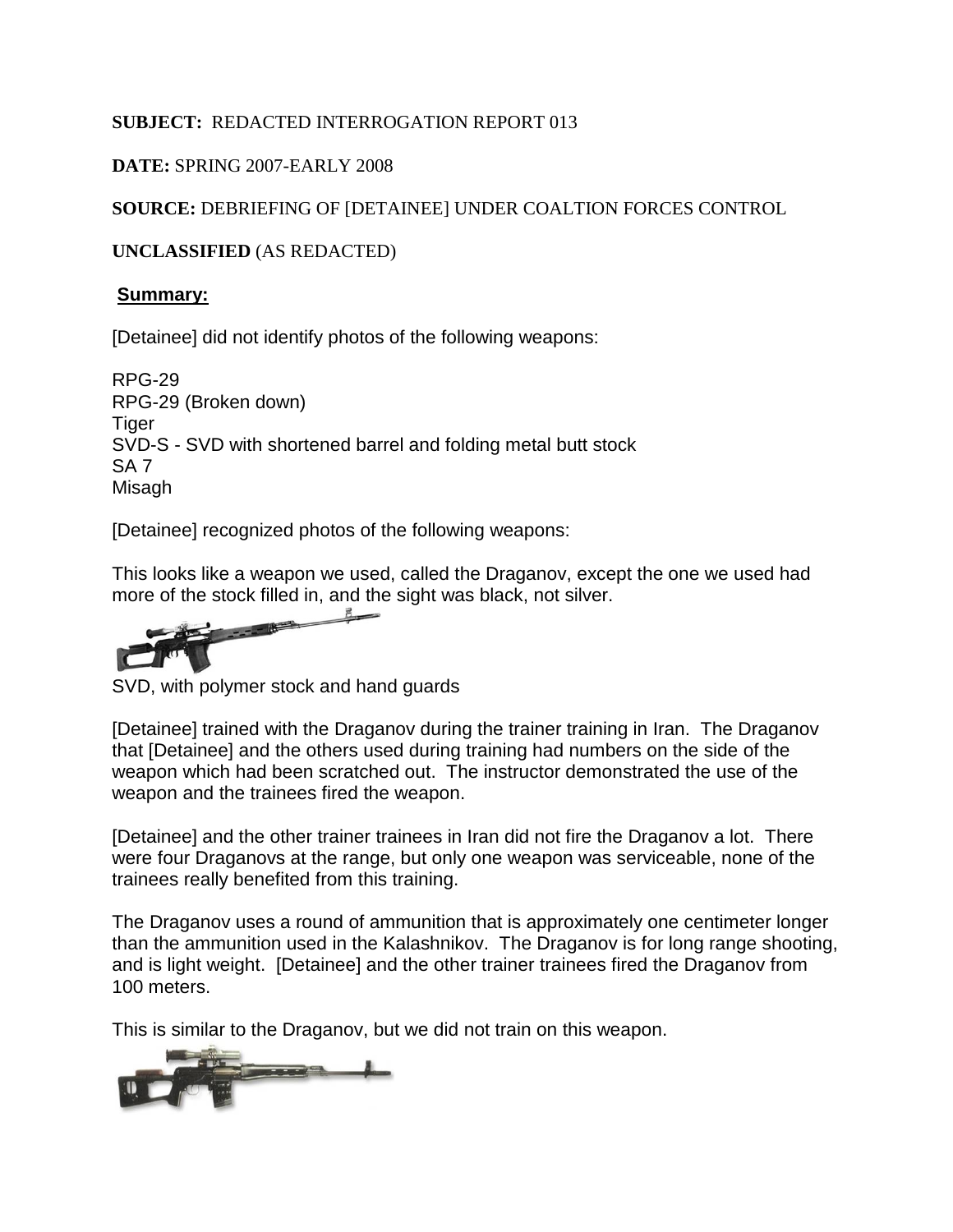SVD with wooden stock

This looks like a Kalashnikov. We did not train on this type of Kalashnikov.



ROMAK-3/PSL

This looks like a Kalashnikov. This one has a scope, we did not train on this type of [Kalashnikov.](http://www.dragunov.net/romanian_psl.htm)



NDM-86

This is the PKC.



**PKC** 

[Detainee] and the other trainer trainees shot the PKC in both the fist phase of the training and the second. During each phase, the trainees only shot approximately 50 rounds of ammunition with the PKC. The ammunition for the PKC is big. [Detainee] and the other trainees shot the PKC from 200 meters. The PKC is for offensive operations. The PKC is powerful and is for long range shooting.

I imagine these are IEDs, although I have never seen anything like this. The instructors brought dough explosives to the training, and detonated the explosives. The dough explosives did not look anything like this.



EFP



The instructors brought a weapon similar to this to the range. Steyr HS50 12.7mm

Three trainer trainees fired this weapon (Steyr HS50 12.7mm), and then it broke. The  $\frac{1}{\sqrt{2}}$  last trainee to shoot the weapon was  $\frac{1}{\sqrt{2}}$  [Detainee] was supposed to be the fourth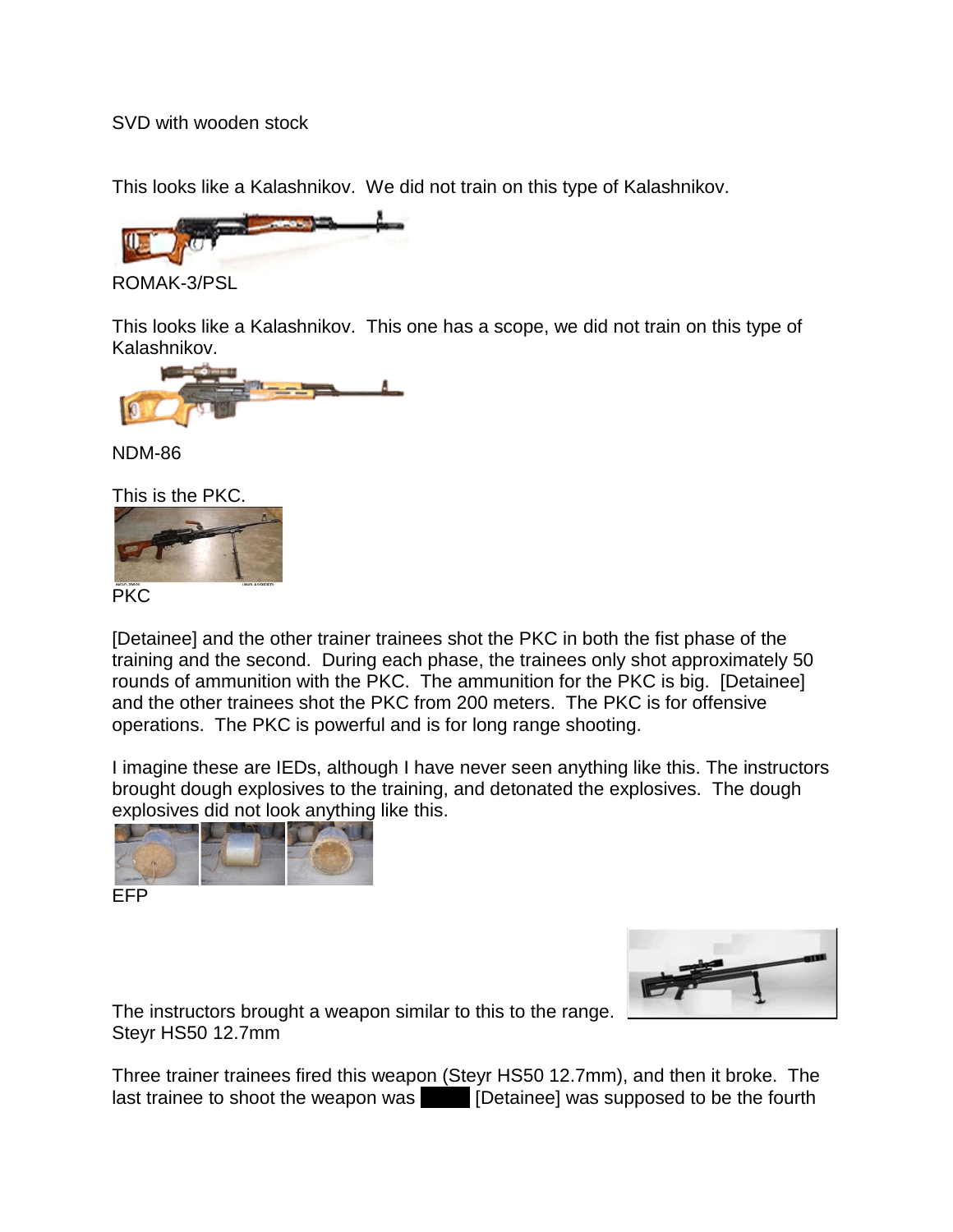trainee to fire this weapon (Steyr HS50 12.7mm), but the weapon broke so [Detainee] did not ever fire it. The [Detainee]'s who fired the weapon (Steyr HS50 12.7mm) shot from 200 meters.

This is an RPG.



RPG-7

[Detainee] and the other trainer trainees shot the RPG during training in Iran. During the first phase of training, the trainees each fired the RPG once. During the second phase of training, the trainees each fired the RPG twice. [Detainee] did not perform well during this course of instruction. The trainees fired the RPG from 100 meters.

The RPG is for offensive attacks on the enemy. The RPG can be used to attack headquarters buildings or trucks. The RPG does not work well against armored vehicles. There is another weapon for attacking armored vehicles.

This is a Bazooka.



RPG-22

All of the trainer trainees fired the Bazooka during the second phase of training in Iran. The instructors demonstrated the use of the Bazooka and then each trainee fired it. The trainees fired the Bazooka from 100 meters.

The Bazooka is a very dangerous weapon. Once it is opened, it must be used. Once it is used, it must be discarded. If it compresses again, the weapon can explode. This weapon is more dangerous than the RPG.

Some Bazookas are made in China, some are made in Russia. The Bazooka is for attacking machines, trucks, humans, and headquarters buildings.

[Detainee] and the other trainer trainees at the Iran paramilitary training camp fired some other weapons, including the M-16 and the 9mm Browning pistol.

The M-16 is better than the Kalashnikov. The M-16 is lighter weight and has a longer range than the Kalashnikov. The M-16 and Kalashnikov have the same reliability. The trainees fired the M-16 for familiarization only.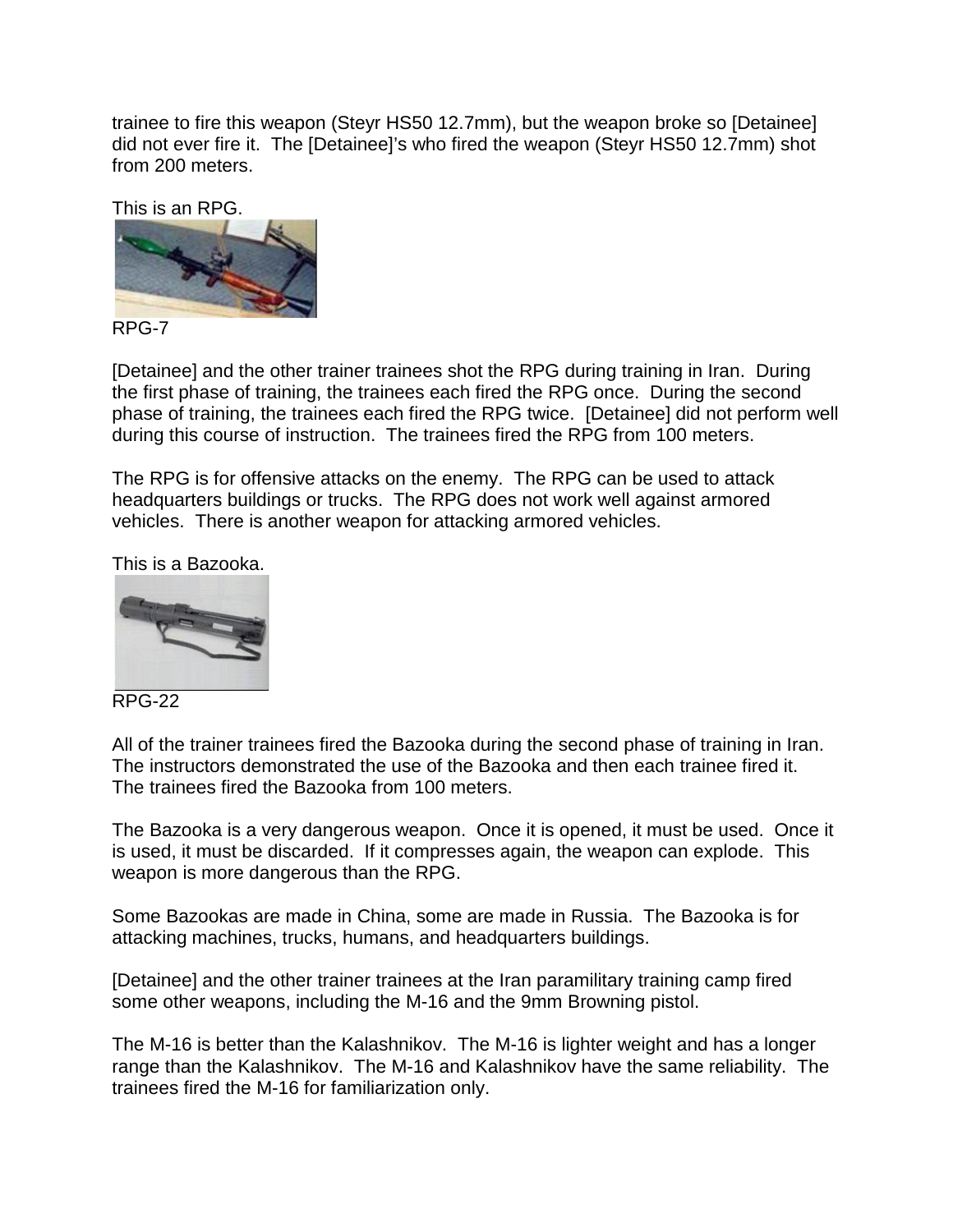[Detainee] and the other trainer trainees fired 10 rounds with the M-16 in the first phase of training and 20 rounds in the second phase of training. The trainees fired the M-16 from 120 meters.

[Detainee] and the other trainer trainees also fired the 13 round 9mm Browning pistol. The trainees fired an unknown number of bullets with the Browning during the first phase of training. The trainees fired approximately 40 rounds with the Browning pistol during the second phase of training. The trainees may have fired the Browning pistol from 50 or 20 meters.

The instructors told the trainer trainees that if they would like to be snipers, a trainee would need to shoot 250 bullets per day. [Detainee] and the other trainees fired approximately two bullets per day with a sniper rifle.

[Detainee] provided the following outline of the second phase of trainer training in Iran (**Comment:** This is a translation of what [Detainee] wrote.):

### First Day:

Receiving the gear and taking a tour of the facility, rooms, and study halls and getting to know the trainers.

## Second Day:

Waking up for prayers around 0530 and PT gear on around 0600 for morning exercises.

At 0700, shower and breakfast after that then dress in a military gear from training.

At 0800, the start of the first lecture and it was about how to handle a pistol and Kalashnikov rifle. This lesson continued until 11am with 10 minutes break each hour.

At 1100 a lecture was given by a religious man and it was about morals. It continued until 12 noon then a break until 1400 for lunch and prayers.

At 1400, the second lesson started and it was a continuation on how to use the pistol and the Kalashnikov. The lesson continued until 1700 with 10 minutes break each hour.

After 1700, the evening break begins. The trainers go to change clothing, go to pray, dinner or just play ping pong.

The lesson about the pistol and the Kalashnikov continued for five days and it included training on how to walk with the weapon. The lesson took place in the camp not on the range. We did not go to the range until the final day of training to shoot pistols and rifles.

## Seventh day: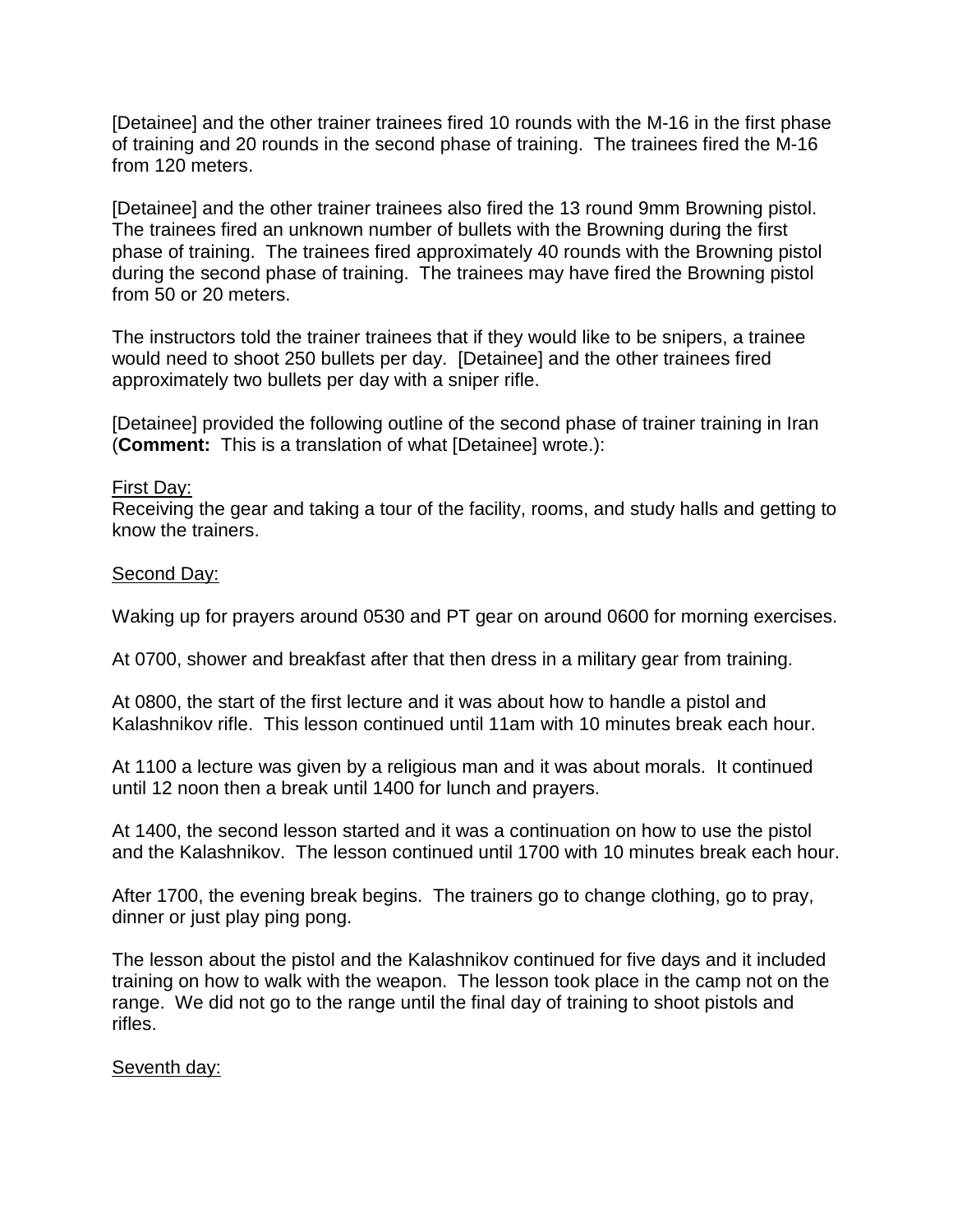The trainers spread around the classes according to their specialty. Each four trainers represented a specialty and each special lesson has its own trainers.

One of the trainers specialized in weapons parts, how to take them apart and put them back together. He also explained different shooting positions. These weapons were: Browning and Tariq pistol, Kalashnikov, PKC, M16, SMG, Sniper rifles, RPG7, Bazooka, DSHk and the G3. We shot some of these weapons but the rest we didn't shoot because they didn't work.

We shot the PKC, M16 but the sniper rifles didn't work. We also shot RPG7 'two rockets each' and one Bazooka rocket. We didn't have any ammo for the G3 or SMG so we didn't use it.

This lesson continued for 11 days, the lesson and training on Bazooka, DSHk and the RPG7 in the two final days of the course.

### Nineteenth Day:

The start of the second half of the course. It was about the different teaching methods. The lesson took place inside the class room. It was about how to become a trainer. This lesson continued for four days.

#### Twenty-third Day:

It was about the dissection of a weapon in front of the trainers so we could learn how the trainer teaches the lesson.

### Twenty-ninth Day:

It was about the Bazooka, the DSHk and the RPG7 and going to the range to shoot then as I stated before.

I think the 30th day was the end of the course and they announced the results. I managed to hold the last place in graduation.

The course was fast and general; lacked the weapons because most were broken and lacked ammo as well. One of the trainers stated that we might need further training but he didn't say what it is.

After leaving the camp, we went to Tehran where we split in two groups. One group wanted to go to al-Ahvaz and the other wanted to go to Mashhad for recreations. We went to the zoo and the tourist gardens and shopping around for two days in Mashhad. After that we went back to al-Ahvaz where we spent the night then left for Iraq the next day via Basra.